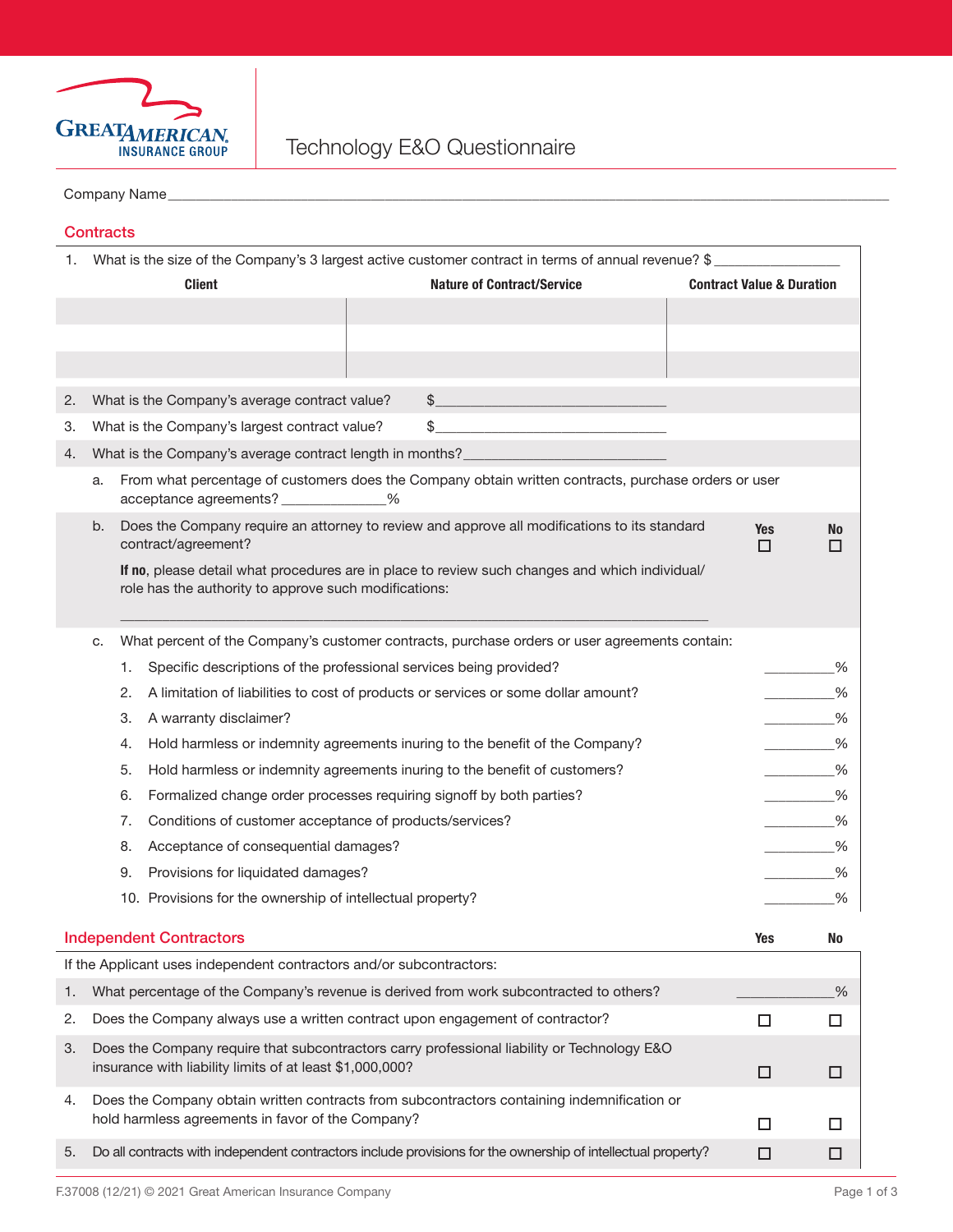| <b>Quality Control</b> |                                                                                                                                                          | Yes | No |
|------------------------|----------------------------------------------------------------------------------------------------------------------------------------------------------|-----|----|
| 1.                     | Does the Company have formal customer acceptance, milestone management and customer<br>signoff procedures, including obtaining final acceptance letters? |     |    |
| 2.                     | Does the Company have a process in place to handle and resolve client complaints?                                                                        |     |    |
| 3.                     | Does the Company have a written and formalized quality control program, including software<br>development methodologies, if applicable?                  |     |    |

## Fraud Warnings

Alabama, Arkansas, District of Columbia, Louisiana, Maryland, New Mexico, Rhode Island, West Virginia: Any person who knowingly *(or willfully)\** presents a false or fraudulent claim for payment of a loss or benefit or knowingly *(or willfully)\** presents false information in an application for insurance is guilty of a crime and may be subject to fines and confinement in prison. *\*Applies in MD Only.*

Colorado: It is unlawful to knowingly provide false, incomplete, or misleading facts or information to an insurance company for the purpose of defrauding or attempting to defraud the company. Penalties may include imprisonment, fines, denial of insurance and civil damages. Any insurance company or agent of an insurance company who knowingly provides false, incomplete, or misleading facts or information to a policyholder or claimant for the purpose of defrauding or attempting to defraud the policyholder or claimant with regard to a settlement or award payable from insurance proceeds shall be reported to the Colorado Division of Insurance within the Department of Regulatory Agencies.

Florida and Oklahoma: Any person who knowingly and with intent to injure, defraud, or deceive any insurer files a statement of claim or an application containing any false, incomplete, or misleading information is guilty of a felony *(of the third degree)\**. *\*Applies in FL Only.*

Kansas: Any person who, knowingly and with intent to defraud, presents, causes to be presented or prepares with knowledge or belief that it will be presented to or by an insurer, purported insurer, broker or any agent thereof, any written, electronic, electronic impulse, facsimile, magnetic, oral, or telephonic communication or statement as part of, or in support of, an application for the issuance of, or the rating of an insurance policy for personal or commercial insurance, or a claim for payment or other benefit pursuant to an insurance policy for commercial or personal insurance which such person knows to contain materially false information concerning any fact material thereto; or conceals, for the purpose of misleading, information concerning any fact material thereto commits fraud.

Kentucky, New York, Ohio, Pennsylvania: Any person who knowingly and with intent to defraud any insurance company or other person files an application for insurance or statement of claim containing any materially false information or conceals for the purpose of misleading, information concerning any fact material thereto commits a fraudulent insurance act, which is a crime and subjects such person to criminal and civil penalties *(not to exceed five thousand dollars and the stated value of the claim for each such violation)\**. *\*Applies in NY Only.*

Maine, Tennessee, Virginia, Washington: It is a crime to knowingly provide false, incomplete or misleading information to an insurance company for the purpose of defrauding the company. Penalties *(may)\** include imprisonment, fines and denial of insurance benefits. \**Applies in ME Only.*

New Jersey: Any person who includes any false or misleading information on an application for an insurance policy is subject to criminal and civil penalties.

**Oregon:** Any person who knowingly and with intent to defraud or solicit another to defraud the insurer by submitting an application containing a false statement as to any material fact may be violating state law.

Puerto Rico: Any person who knowingly and with the intention of defrauding presents false information in an insurance application, or presents, helps, or causes the presentation of a fraudulent claim for the payment of a loss or any other benefit, or presents more than one claim for the same damage or loss, shall incur a felony and, upon conviction, shall be sanctioned for each violation by a fine of not less than five thousand dollars (\$5,000) and not more than ten thousand dollars (\$10,000), or a fixed term of imprisonment for three (3) years, or both penalties. Should aggravating circumstances [be] present, the penalty thus established may be increased to a maximum of five (5) years, if extenuating circumstances are present, it may be reduced to a minimum of two (2) years.